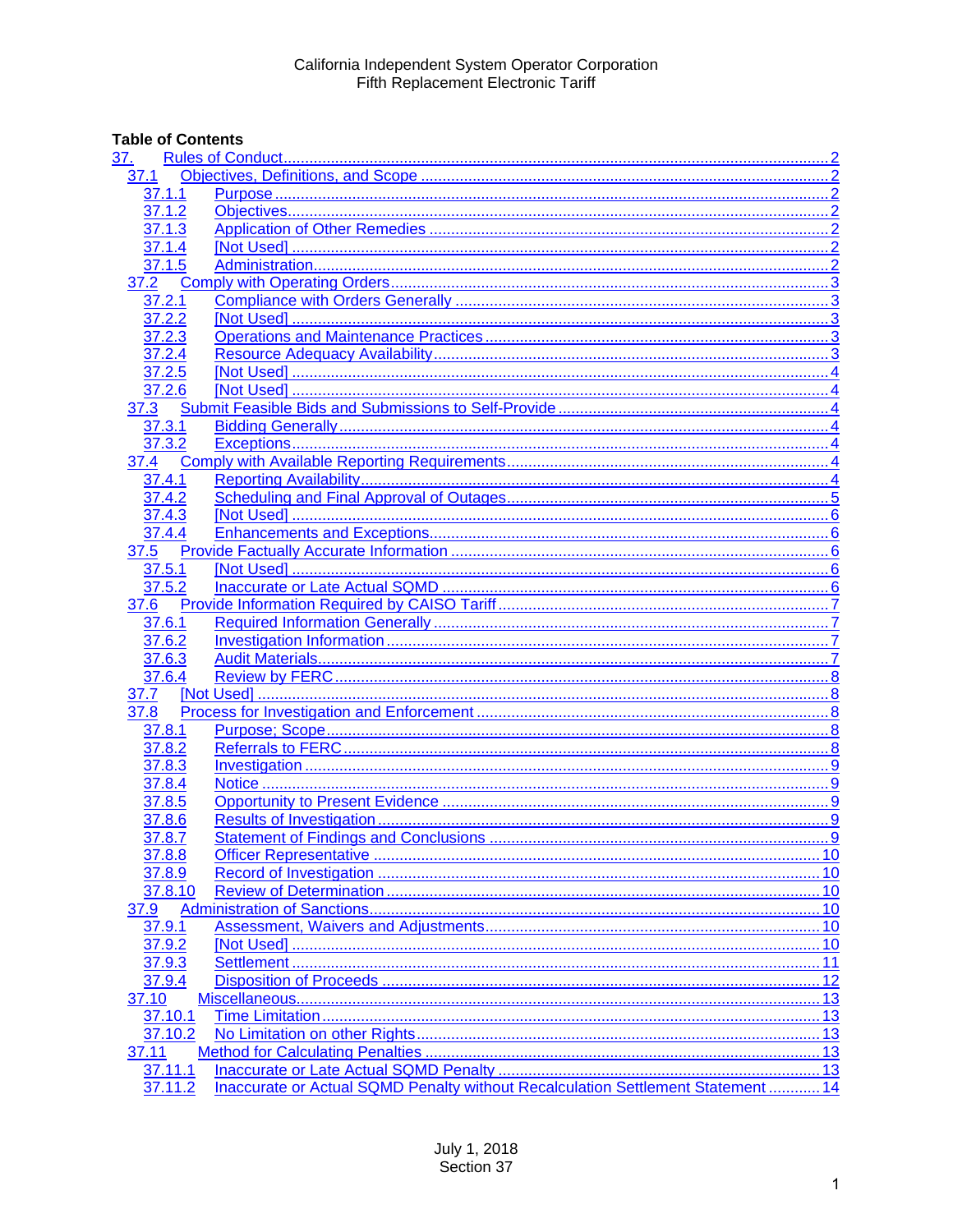#### <span id="page-1-0"></span>**37. Rules of Conduct**

#### <span id="page-1-1"></span>**37.1 Objectives, Definitions, and Scope**

#### <span id="page-1-2"></span>**37.1.1 Purpose**

Section 37 sets forth the guiding principles for participation in the markets administered by the CAISO. The specified Rules of Conduct are intended to provide fair notice to Market Participants of the conduct expected of them, to provide an environment in which all parties may participate on a fair and equal basis, to redress instances of gaming and other instances of anticompetitive behavior, and thereby to foster confidence of Market Participants, ratepayers and the general public in the proper functioning of the CAISO markets.

#### <span id="page-1-3"></span>**37.1.2 Objectives**

The objectives of this CAISO Tariff are to:

- (a) Provide clear Rules of Conduct specifying the behavior expected of Market Participants; and
- (b) Establish in advance the Sanctions and other potential consequences for violation of the specified Rules of Conduct.

#### <span id="page-1-4"></span>**37.1.3 Application of Other Remedies**

The activities and remedies authorized under this Section 37 are in addition to any other actions or relief that may be available to the CAISO elsewhere in the CAISO Tariff or under law, regulation or order. Nothing in this Section 37 limits or should be construed to limit the right of the CAISO to take action or seek relief otherwise available to it, and such action or relief may be pursued in addition to the action or relief specified in this Section 37.

#### <span id="page-1-5"></span>**37.1.4 [Not Used]**

#### <span id="page-1-6"></span>**37.1.5 Administration**

The CAISO shall administer the following Rules of Conduct specified herein: Section 37.4.1, Section 37.4.2, Section 37.4.3, Section 37.5.2, Section 37.6.1, Section 37.6.2, and Section 37.6.3. FERC shall administer the following Rules of Conduct specified herein: Section 37.2.1, Section 37.2.3, Section 37.2.4, and Section 37.3.1.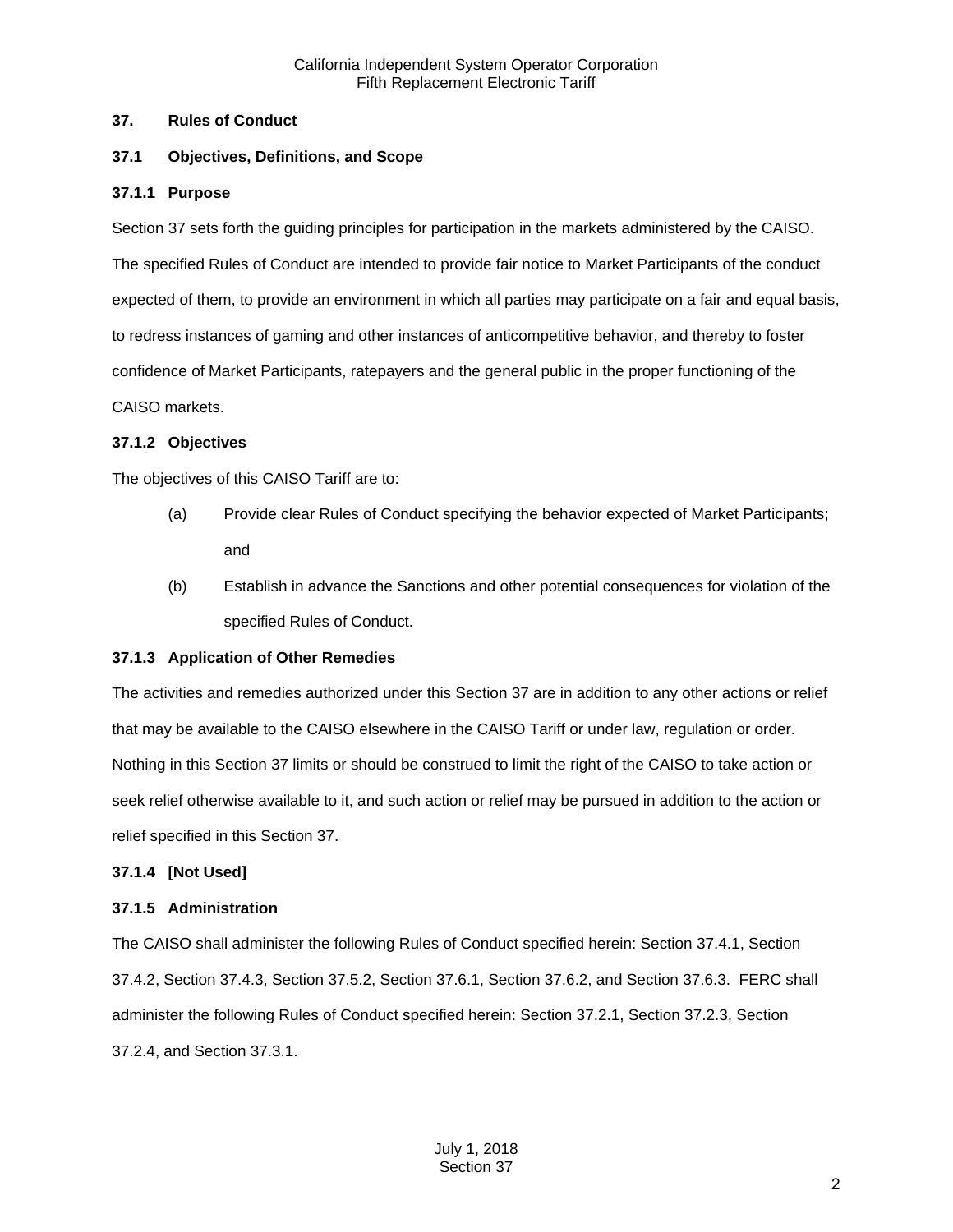# <span id="page-2-0"></span>**37.2 Comply with Operating Orders**

# <span id="page-2-1"></span>**37.2.1 Compliance with Orders Generally**

# **37.2.1.1 Expected Conduct**

Market Participants must comply with operating orders issued by the CAISO as authorized under the CAISO Tariff. For purposes of enforcement under this Section 37.2, an operating order shall be an order(s) from the CAISO directing a Market Participant to undertake, a single, clearly specified action (e.g., the operation of a specific device, or change in status of a particular Generating Unit) that is intended by the ISO to resolve a specific operating condition. Deviation from an ADS Dispatch Instruction shall not constitute a violation of this Section 37.2.1.1. A Market Participant's failure to obey an operating order containing multiple instructions to address a specific operating condition will result in a single violation of Section 37.2. If some limitation prevents the Market Participant from fulfilling the action requested by the CAISO then the Market Participant must promptly and directly communicate the nature of any such limitation to the CAISO.

**37.2.1.2 [Not Used]**

# <span id="page-2-2"></span>**37.2.2 [Not Used]**

**37.2.2.1 [Not Used]**

# **37.2.2.2 [Not Used]**

# <span id="page-2-3"></span>**37.2.3 Operations and Maintenance Practices**

# **37.2.3.1 Expected Conduct**

Market Participants shall undertake such operating and maintenance practices as necessary to avoid contributing to a major Outage or prolonging response time to a major Outage. For the purposes of this Section 37.2.3.1, a major Outage is an Outage that affects at least ten (10) percent of the Load served by the Distribution System of a UDC or any Outage that results in major damage to the CAISO Controlled Grid or to the health and safety of personnel.

# **37.2.3.2 [Not Used]**

# <span id="page-2-4"></span>**37.2.4 Resource Adequacy Availability**

# **37.2.4.1 Expected Conduct**

Subject to Section 40, a Market Participant shall start a Generating Unit listed as a Resource Adequacy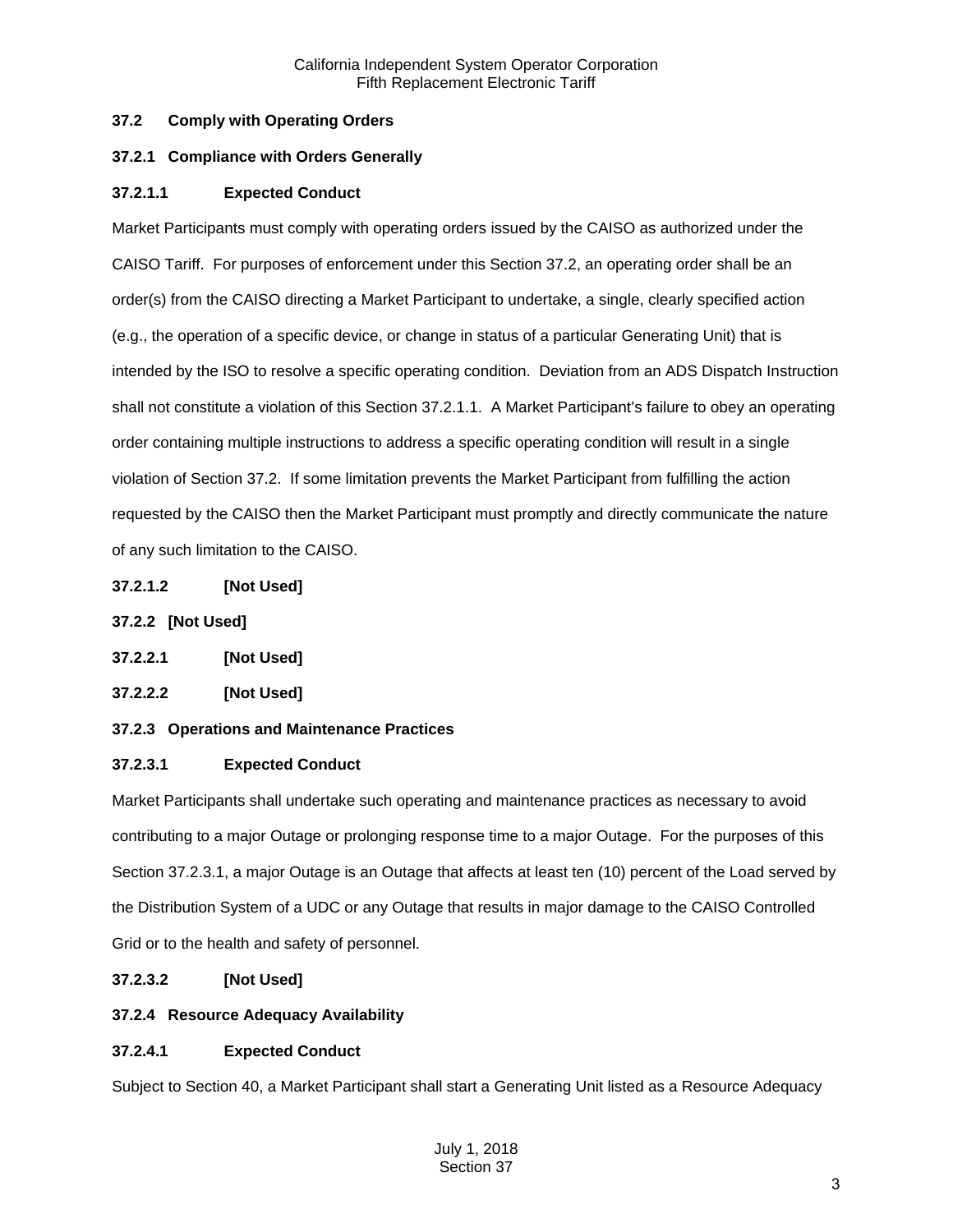Resource and bring it on-line and/or available consistent with a DAM or RUC commitment or Real-Time Dispatch Instructions and once started up, shall not shut down a Generating Unit listed as a Resource Adequacy Resource in a manner that is inconsistent with a DAM or RUC commitment or Real-Time Dispatch Instructions, unless the CAISO releases the Generating Unit after the RUC process is completed, or a derate or Outage prevents the Generating Unit from being on-line and available.

## **37.2.4.2 [Not Used]**

- <span id="page-3-0"></span>**37.2.5 [Not Used]**
- <span id="page-3-1"></span>**37.2.6 [Not Used]**
- <span id="page-3-2"></span>**37.3 Submit Feasible Bids and Submissions to Self-Provide**
- <span id="page-3-3"></span>**37.3.1 Bidding Generally**

## **37.3.1.1 Expected Conduct**

Market Participants must submit Bids for Energy, RUC Capacity and Ancillary Services and Submissions to Self-Provide an Ancillary Service from resources that are reasonably expected to be available and capable of performing at the levels specified in the Bid, and to remain available and capable of so performing based on all information that is known to the Market Participant or should have been known to the Market Participant at the time of submission. Intertie Schedules in the RTM for import or export Energy are not subject to the foregoing requirement, but failure to deliver on such Intertie Schedules in the RTM can be subject to referral by DMM under Section 11.1, Appendix P.

## **37.3.2.1 [Not Used]**

# <span id="page-3-4"></span>**37.3.2 Exceptions**

The submission of a Bid or of a Submission to Self-Provide Ancillary Services that causes, or that the CAISO expects to cause Congestion shall not, by itself, constitute a violation of Section 37.3.1.

# <span id="page-3-5"></span>**37.4 Comply with Available Reporting Requirements**

## <span id="page-3-6"></span>**37.4.1 Reporting Availability**

# **37.4.1.1 Expected Conduct**

A Market Participant shall notify the CAISO Control Center of any Outage reportable pursuant to Section 9.3.10.3.1 of a Generating Unit subject to Section 4.6 within sixty (60) minutes after the Outage is discovered.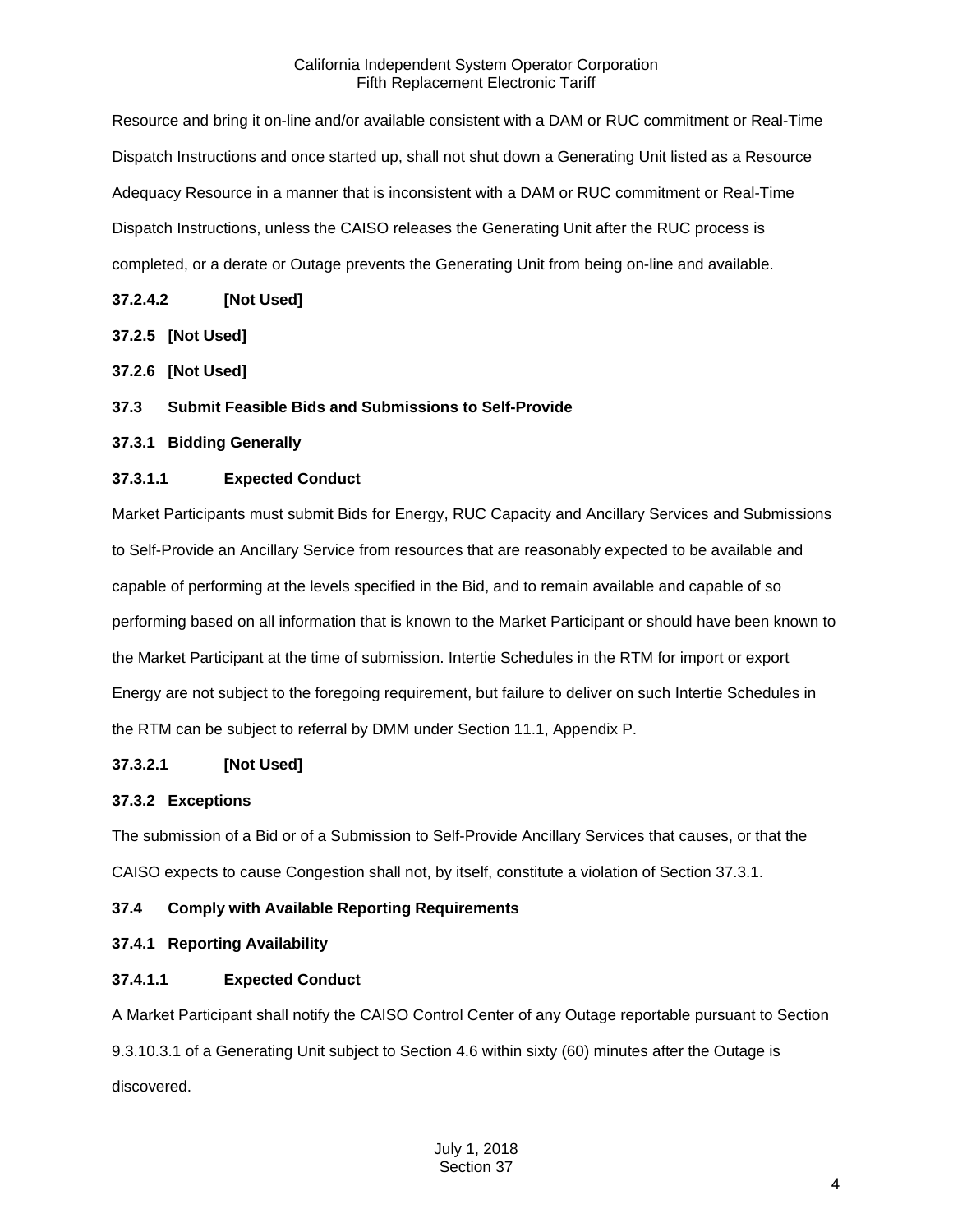## **37.4.1.2 Sanctions**

A "violation" for purposes of this Section shall mean each failure to notify the CAISO Control Center about an Outage of a Generating Unit within sixty (60) minutes after the Outage is discovered, as required by Section 37.4.1, except that (a) for each Generating Unit, the first such failure in a calendar month shall not constitute a violation, and (b) for each Generating Unit, multiple failures in the same calendar day shall constitute a single violation. The Sanctions for a violation of Section 37.4.1 shall be as follows:

- (a) for each Generating Unit that is the subject of a violation, the Sanction for the first violation in a calendar month shall be a warning letter;
- (b) for each Generating Unit that is the subject of a violation, the Sanction for the second and subsequent violations in a calendar month will be a financial penalty, as follows:
	- (i) if the Generating Unit has not been the subject of a financial penalty for a previous violation within twelve (12) months of the instant violation, the Sanction will be \$1,000;
	- (ii) if the Generating Unit has been the subject of one financial penalty for a previous violation within twelve (12) months of the instant violation, the Sanction will be \$2,000;
	- (iii) if the Generating Unit has been the subject of two or more financial penalties for previous violations within twelve (12) months of the instant violation, the Sanction will be \$5,000.

# <span id="page-4-0"></span>**37.4.2 Scheduling and Final Approval of Outages**

# **37.4.2.1 Expected Conduct**

A Market Participant shall not undertake an Outage except as approved by the CAISO in accordance with Section 9.3.2, Section 9.3.9, and Section 9.3.6.7. A Market Participant shall not commence any Outage without obtaining final approval from the CAISO Control Center in accordance with Sections 9.3.9 and 9.3.10.

## **37.4.2.2 Sanctions**

The Sanctions for a violation of Section 37.4.2 shall be as follows: for the first violation within a rolling twelve (12) month period, \$5,000; for subsequent violations within a rolling twelve (12) month period,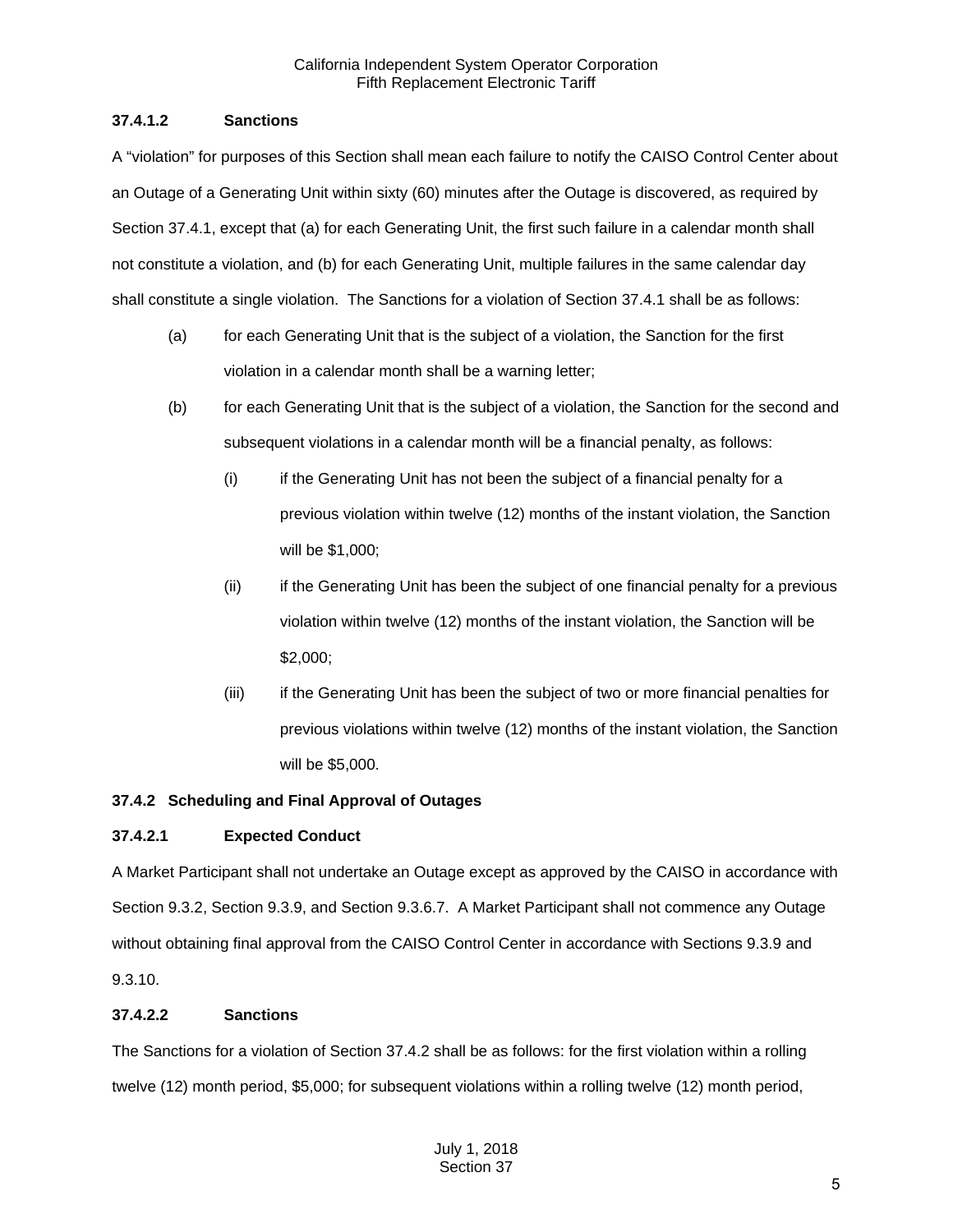\$10,000. A "violation" shall mean each Outage undertaken for which all required approvals were not obtained.

## <span id="page-5-0"></span>**37.4.3 [Not Used]**

## <span id="page-5-1"></span>**37.4.4 Enhancements and Exceptions**

Except as otherwise specifically provided, penalty amounts shall be tripled for any violation of Section 37.4.1 through Section 37.4.3 that occurs during a CAISO System Emergency. Violations of the above rules that result in circumstances in which an Uninstructed Deviation Penalty under Section 11.23 is assessed shall not be subject to Sanction under this Section. 37.4.

## <span id="page-5-2"></span>**37.5 Provide Factually Accurate Information**

## <span id="page-5-3"></span>**37.5.1 [Not Used]**

## <span id="page-5-4"></span>**37.5.2 Inaccurate or Late Actual SQMD**

## **37.5.2.1 Expected Conduct**

Scheduling Coordinators representing Scheduling Coordinator Metered Entities shall provide complete and accurate Settlement Quality Meter Data for each Trading Hour and shall correct any errors in such data no later than forty-eight (48) Business Days after the Trading Day (T+48B). Failure either to submit complete and accurate Actual Settlement Quality Meter Data or to replace Estimated Settlement Quality Meter Data with complete and accurate Actual Settlement Quality Meter Data by T+48B is late Actual Settlement Quality Meter Data and shall be a violation of this rule. The failure to provide complete and accurate Actual Settlement Quality Meter Data, as required by Section 10.3.6 that causes an error to exist in such Settlement Quality Meter Data after forty-eight (48) Business Days after the Trading Day (T+48B) shall be a violation of this rule. Scheduling Coordinators that fail to submit Scheduling Coordinator Estimated Settlement Quality Meter Data that is complete and based on a good faith estimate that reasonably represents Demand and/or Generation quantities for each Settlement Period as required by Section 10 shall be a violation of this rule and may be referred to DMM for investigation.

## **37.5.2.2 Sanctions**

Violations under this Section 37.5.2 shall be subject to Sanction described in Section 37.11.

## **37.5.2.3 Disposition of Sanction Proceeds**

For purposes of redistributing collected market adjustments, any amounts collected under this provision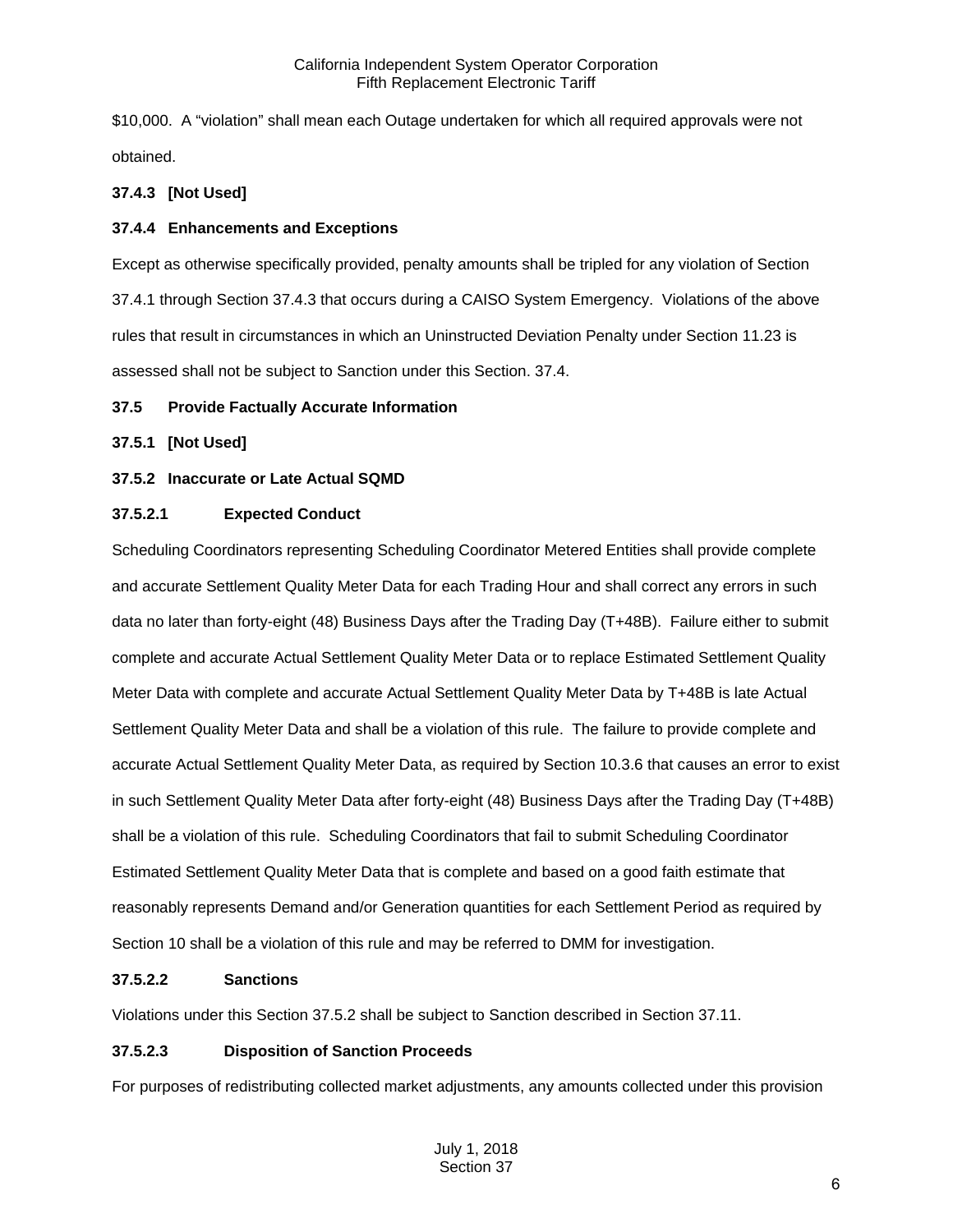shall be applied first to those parties affected by the conduct. Any excess amounts shall be disposed of as set forth in Section 37.9.4.

# <span id="page-6-0"></span>**37.6 Provide Information Required by CAISO Tariff**

# <span id="page-6-1"></span>**37.6.1 Required Information Generally**

## **37.6.1.1 Expected Conduct**

Except as provided below in Section 37.6.4 (Review by FERC), all information that is required to be submitted to the CAISO under the CAISO Tariff must be submitted by the specified deadline. For the purposes of this Section 37.6.1.1, the specified deadline is either the deadline established directly in the CAISO Tariff or, where the CAISO Tariff does not establish a specific deadline, by the deadline that the CAISO has authority to establish under the CAISO Tariff.

## **37.6.1.2 Sanctions**

Except as otherwise provided below, in Section 37.6.2 and Section 37.6.3, the Sanction for a violation of Section 37.6.1.1 shall be \$500 for each day that the required information is late.

## <span id="page-6-2"></span>**37.6.2 Investigation Information**

## **37.6.2.1 Expected Conduct**

Except as provided below in Section 37.6.4 (Review by FERC), Market Participants must submit information in response to a written request by the CAISO for information requested in the course of an investigation authorized by the CAISO by the deadline established in the request by the CAISO.

## **37.6.2.2 Sanctions**

The Sanction for a violation of Section 37.6.2 shall be as follows: for the first violation in a rolling twelve (12) month period, \$1000/day; for the second violation in a rolling twelve (12) month period, \$2000/day; for the third and subsequent violations in a rolling twelve (12) month period, \$5000/day. For purposes of this subsection, a violation shall be each failure to provide a full response to a written request and the Sanction shall be determined from the date that the response was due until a full response to the request is received.

# <span id="page-6-3"></span>**37.6.3 Audit Materials**

# **37.6.3.1 Expected Conduct**

Except as provided below in Section 37.6.4 (Review by FERC), Market Participants shall comply with the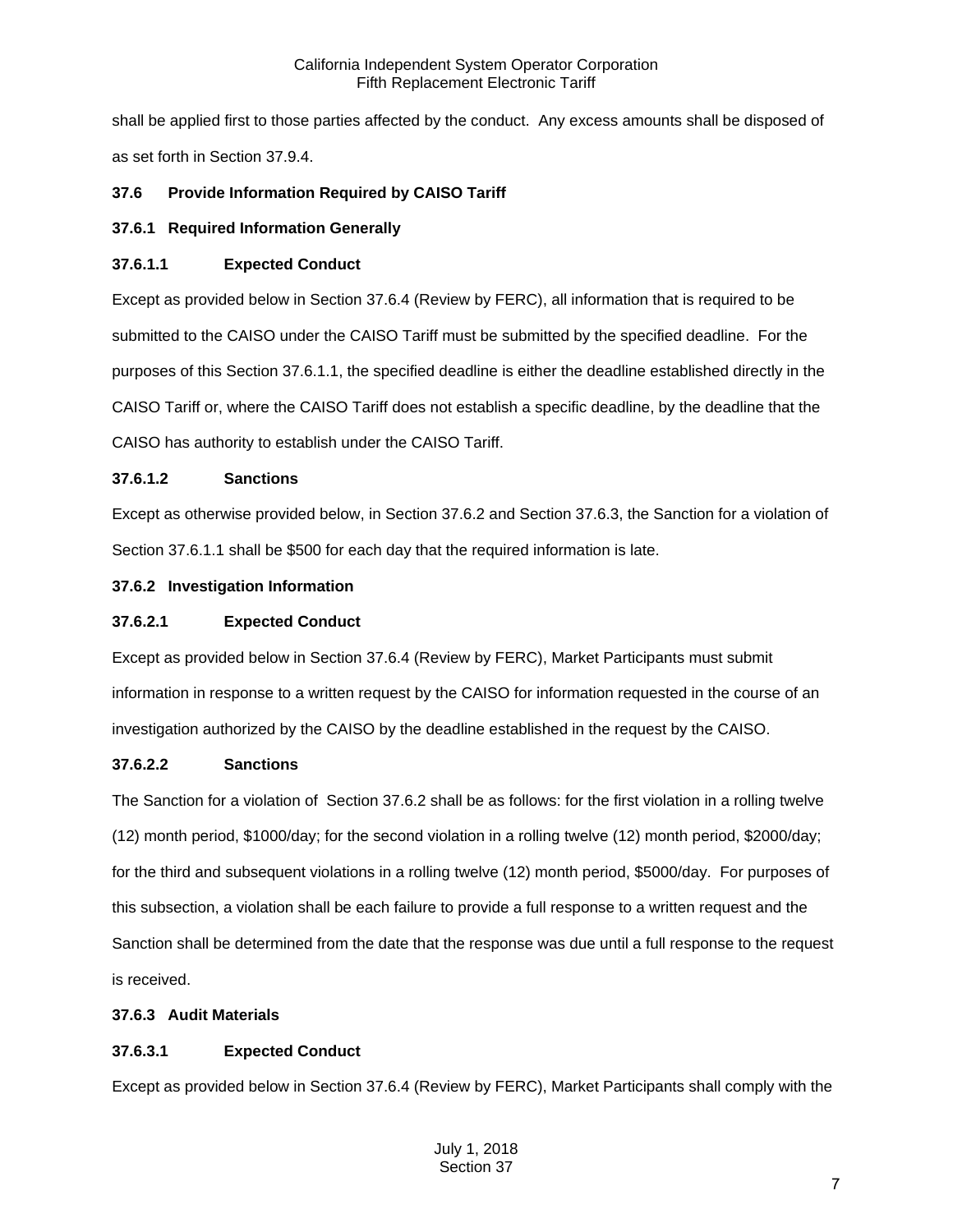CAISO's audit and/or test procedures authorized pursuant to Section 10.3.10, and further shall perform and submit an annual self-audit as required by the procedures the ISO establishes pursuant to Section 10.3.10, including procedures established relating to the deadline for submitting the required audit.

#### **37.6.3.2 Sanctions**

For failure to submit an audit report as required by Section 10.3.10.1, the Sanction shall be \$1000/day until such report is received by the CAISO. For all other violations of this rule the Sanctions shall be as follows: for the first violation in a rolling twelve (12) month period, \$1000/day; for the second violation in a rolling twelve (12) month period, \$2000/day; for the third and subsequent violations in a rolling twelve (12) month period, \$5000/day. For purposes of this subsection, a "violation" shall be each failure to provide all information required under the audit or test, from the date that the information was due until all required information is received by the CAISO.

#### <span id="page-7-0"></span>**37.6.4 Review by FERC**

A Market Participant who objects to an information, audit or test obligation that is enforceable under Section 37.6.1, Section 37.6.2 or Section 37.6.3 above shall have the right immediately (and in all events, no later than the due date for the information) to seek review of the obligation with FERC. In the event that such review is sought, the time for submitting the response or other information to the CAISO shall be tolled until FERC resolves the issue.

## <span id="page-7-1"></span>**37.7 [Not Used]**

## <span id="page-7-2"></span>**37.8 Process for Investigation and Enforcement**

## <span id="page-7-3"></span>**37.8.1 Purpose; Scope**

The provisions of this Section 37.8 set forth the procedures by which the CAISO will independently investigate potential violations of the Rules of Conduct and administer enforcement activities. Except as hereinafter provided the provisions of this section apply to the Rules of Conduct set forth in Sections 37.2 through 37.6.

#### <span id="page-7-4"></span>**37.8.2 Referrals to FERC**

Section 37.2.1, Section 37.2.3, Section 37.2.4, and Section 37.3.1 shall be enforced by FERC, in accordance with FERC's rules and procedures. Pursuant to Section 11 of Appendix P, DMM shall refer suspected violations of Section 37.2.1, Section 37.2.3, Section 37.2.4, and Section 37.3.1 to FERC. For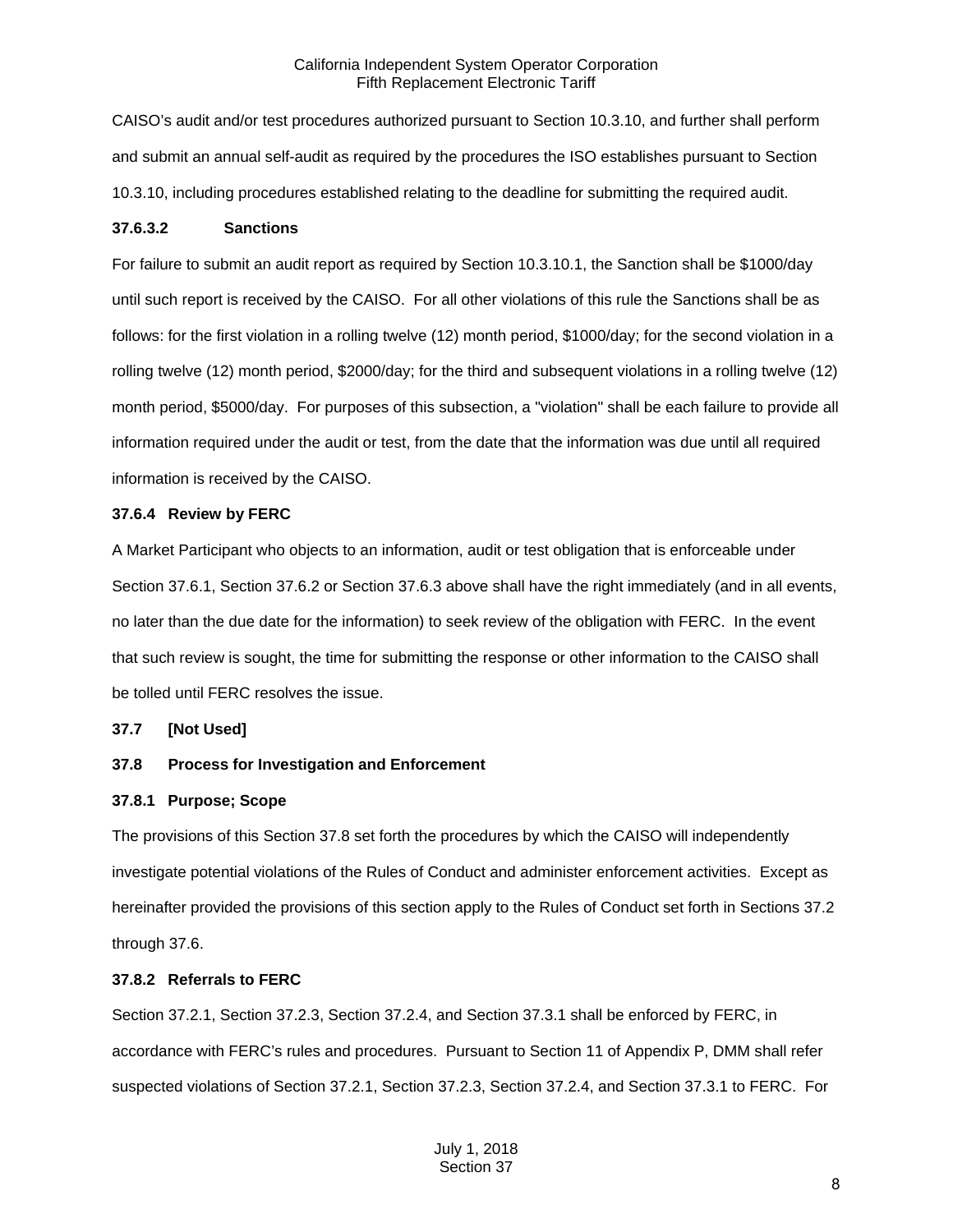violations of this Section 37 that are enforced by FERC, Section 37.8.3, Section 37.8.4, Section 37.8.5, Section 37.8.6, Section 37.8.7, Section 37.8.8, Section 37.8.9, and Section 37.8.10 shall not apply to any investigation DMM may conduct prior to submitting a referral to FERC.

## <span id="page-8-0"></span>**37.8.3 Investigation**

The CAISO shall conduct a reasonable investigation seeking available facts, data, and other information relevant to the potential Rules of Conduct violation.

## <span id="page-8-1"></span>**37.8.4 Notice**

The CAISO shall provide notice of the investigation in sufficient detail to allow for a meaningful response to the Scheduling Coordinator and, as limited below, to all Market Participants the Scheduling Coordinator represents that are the subject(s) of the investigation. The CAISO shall contact the Market Participant(s) that may be involved, so long as the CAISO has sufficient objective information to identify and verify the role of the Market Participant(s) in the potential Rules of Conduct violation. Such Market Participant(s) will likely have an existing contractual relationship with the CAISO (e.g., UDC, MSS, CAISO Metered Entity, Participating Transmission Owner, Participating Generator, Participating Load, Distributed Energy Resource Provider, or Demand Response Provider).

## <span id="page-8-2"></span>**37.8.5 Opportunity to Present Evidence**

The CAISO shall provide an opportunity to the Market Participant(s) that are the subject(s) of the investigation to present any issues of fact or other information relevant to the potential Rules of Conduct violation being investigated. The CAISO shall consider all such information or data presented.

# <span id="page-8-3"></span>**37.8.6 Results of Investigation**

The CAISO shall notify the Market Participant(s) that are the subject(s) of the investigation of the results of the investigation. The Market Participant(s) shall have thirty (30) days to respond to the findings of the CAISO before the CAISO makes a determination of whether a Sanction is required by this CAISO Tariff.

# <span id="page-8-4"></span>**37.8.7 Statement of Findings and Conclusions**

Where the investigation results in a Sanction, the CAISO shall state its findings and conclusions in writing, and will make such writing available to the Scheduling Coordinator and, as provided in Section 37.8.4, to the Market Participant(s) that are the subject(s) of the investigation.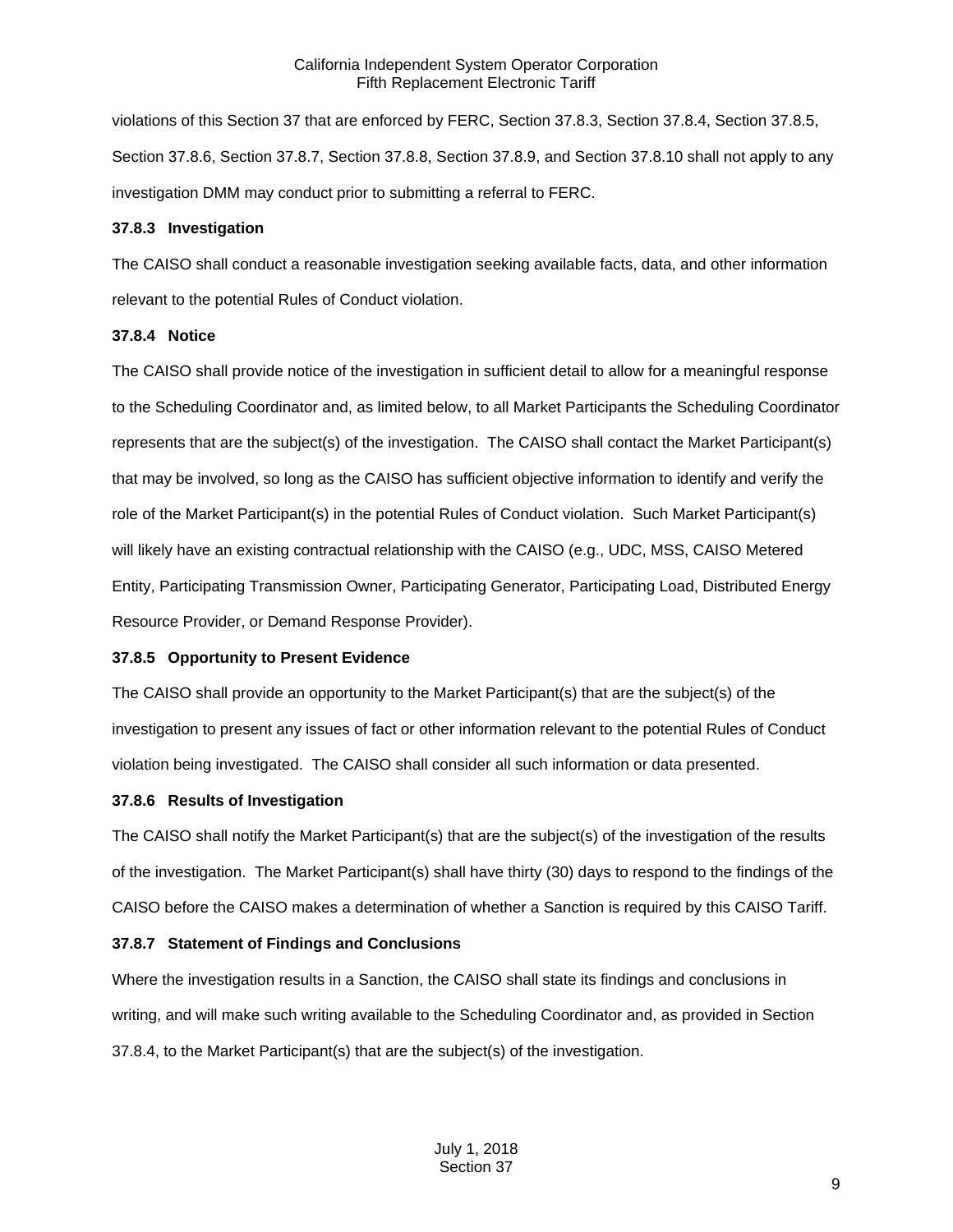#### <span id="page-9-0"></span>**37.8.8 Officer Representative**

Where an investigation results in a Sanction by the CAISO, the CAISO shall direct its notice of such result to a responsible representative of the Scheduling Coordinator and, as provided in Section 37.8.4, to the Market Participant(s) that are the subject(s) of the investigation at the officer level.

#### <span id="page-9-1"></span>**37.8.9 Record of Investigation**

Where an investigation results in a Sanction, the CAISO will maintain a record of the investigation until its decision has been finally reviewed, if review is sought, or until the period for seeking review has expired.

#### <span id="page-9-2"></span>**37.8.10 Review of Determination**

A Market Participant that receives a Sanction may obtain immediate review of the CAISO's determination by directly appealing to FERC, in accordance with FERC's rules and procedures. In such case, the applicable Scheduling Coordinator shall also dispute the Recalculation Settlement Statement containing the financial penalty, in accordance with Section 11. The Recalculation Settlement Statement dispute and appeal to FERC must be made in accordance with the timeline for raising disputes specified in Section 11.29.8. The penalty will be tolled until FERC renders its decision on the appeal. The disposition by FERC of such appeal shall be final, and no separate dispute of such Sanction may be initiated under Section 13, except as provided in Section 37.9.3.4. For the purpose of applying the time limitations set forth in Section 37.10.1, a Sanction will be considered assessed when it is included on a Recalculation Settlement Statement, whether or not the CAISO accepts a Scheduling Coordinator's dispute of such Recalculation Settlement Statement pending resolution of an appeal to FERC in accordance with this section or Section 37.9.3.3.

## <span id="page-9-3"></span>**37.9 Administration of Sanctions**

## <span id="page-9-4"></span>**37.9.1 Assessment, Waivers and Adjustments**

Penalty amounts for violation of these Rules of Conduct shall be calculated as specified in Section 37.4.1.2, Section 37.4.2.2, Section 37.4.3.2, Section 37.4.4, Section 37.5.2.2, Section 37.6.1.2, Section 37.6.2.2, and Section 37.6.3.2.

## <span id="page-9-5"></span>**37.9.2 [Not Used]**

- **37.9.2.1 [Not Used]**
- **37.9.2.2 [Not Used]**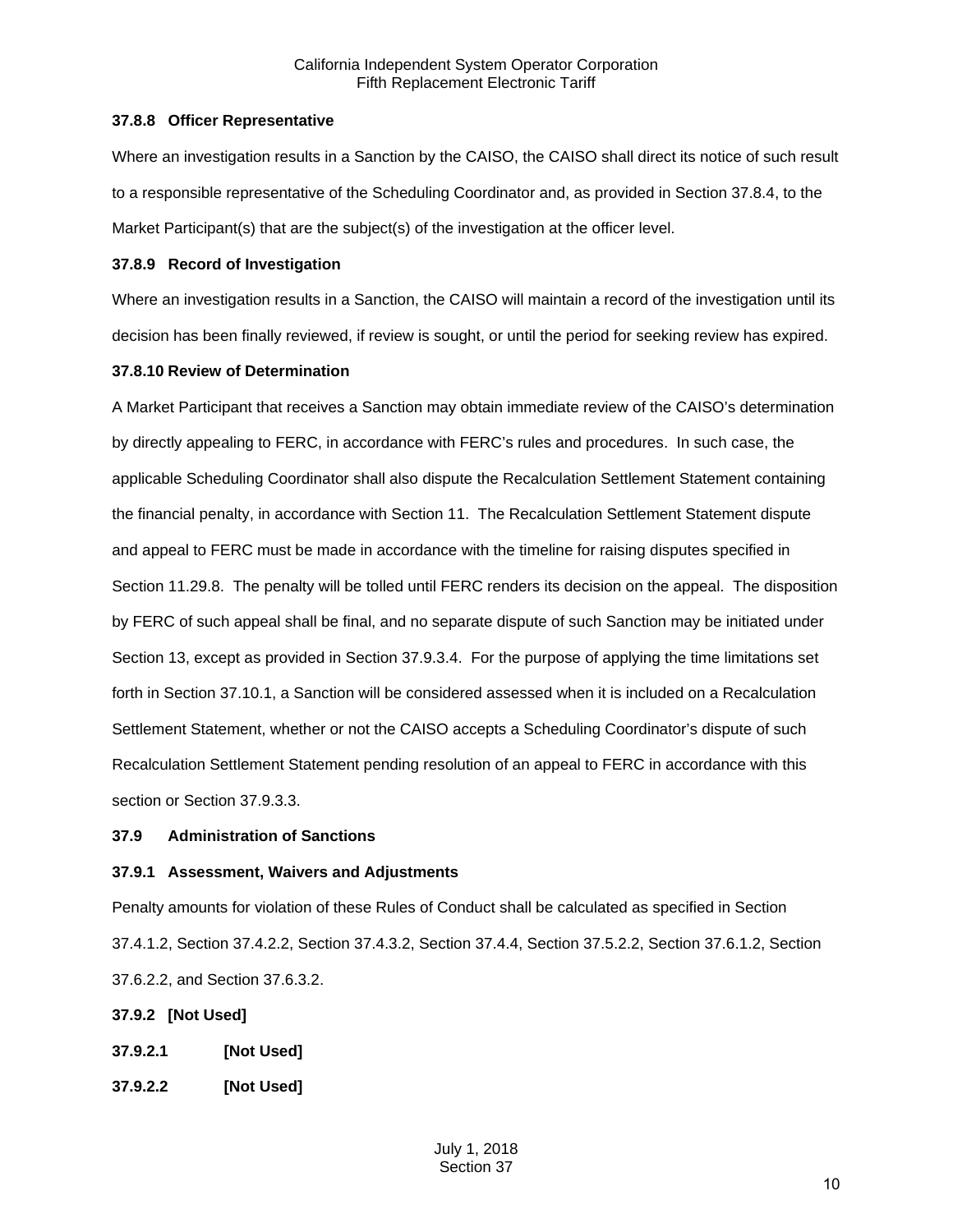- **37.9.2.3 [Not Used]**
- **37.9.2.4 [Not Used]**
- **37.9.2.5 [Not Used]**
- **37.9.2.6 [Not Used]**

#### <span id="page-10-0"></span>**37.9.3 Settlement**

#### **37.9.3.1 Settlement Statements**

The CAISO will administer any penalties issued under this Section 37 through Recalculation Settlement Statements, as relevant, issued to the responsible Scheduling Coordinator by the CAISO. Before invoicing a financial penalty through the Settlement process, the CAISO will provide a description of the penalty to the responsible Scheduling Coordinator and all Market Participants the Scheduling Coordinator represents that are liable for the penalty, when the CAISO has sufficient objective information to identify and verify responsibility of such Market Participants. The description shall include the identity of the Market Participant that committed the violation and the amount of the penalty.

#### **37.9.3.2 Payment**

Except as provided in Section 37.8.10 or Section 37.9.3.3 below, the Scheduling Coordinator shall be obligated to pay all penalty amounts reflected on Settlement Statements to the CAISO pursuant to the CAISO's Settlement process, as set forth in Section 11.

## **37.9.3.3 Other Responsible Party**

Where a party or parties other than the Scheduling Coordinator is responsible for the conduct giving rise to a penalty reflected on a Settlement Statement, and where the Scheduling Coordinator bears no responsibility for the conduct, such other party or parties ultimately shall be liable for the penalty. Under such circumstances, the Scheduling Coordinator shall use reasonable efforts to obtain payment of the penalty from the responsible party(ies) and to remit such payment to the CAISO in the ordinary course of the Settlement process. In the event that the responsible party(ies) wish to dispute the penalty, or the Scheduling Coordinator otherwise is unable to obtain payment from the responsible parties, the Scheduling Coordinator shall notify the CAISO and dispute the Settlement Statement. The CAISO promptly shall notify FERC. If the CAISO finds that a Market Participant separate from the Scheduling Coordinator that is unable to obtain payment from the responsible party(ies) is solely responsible for a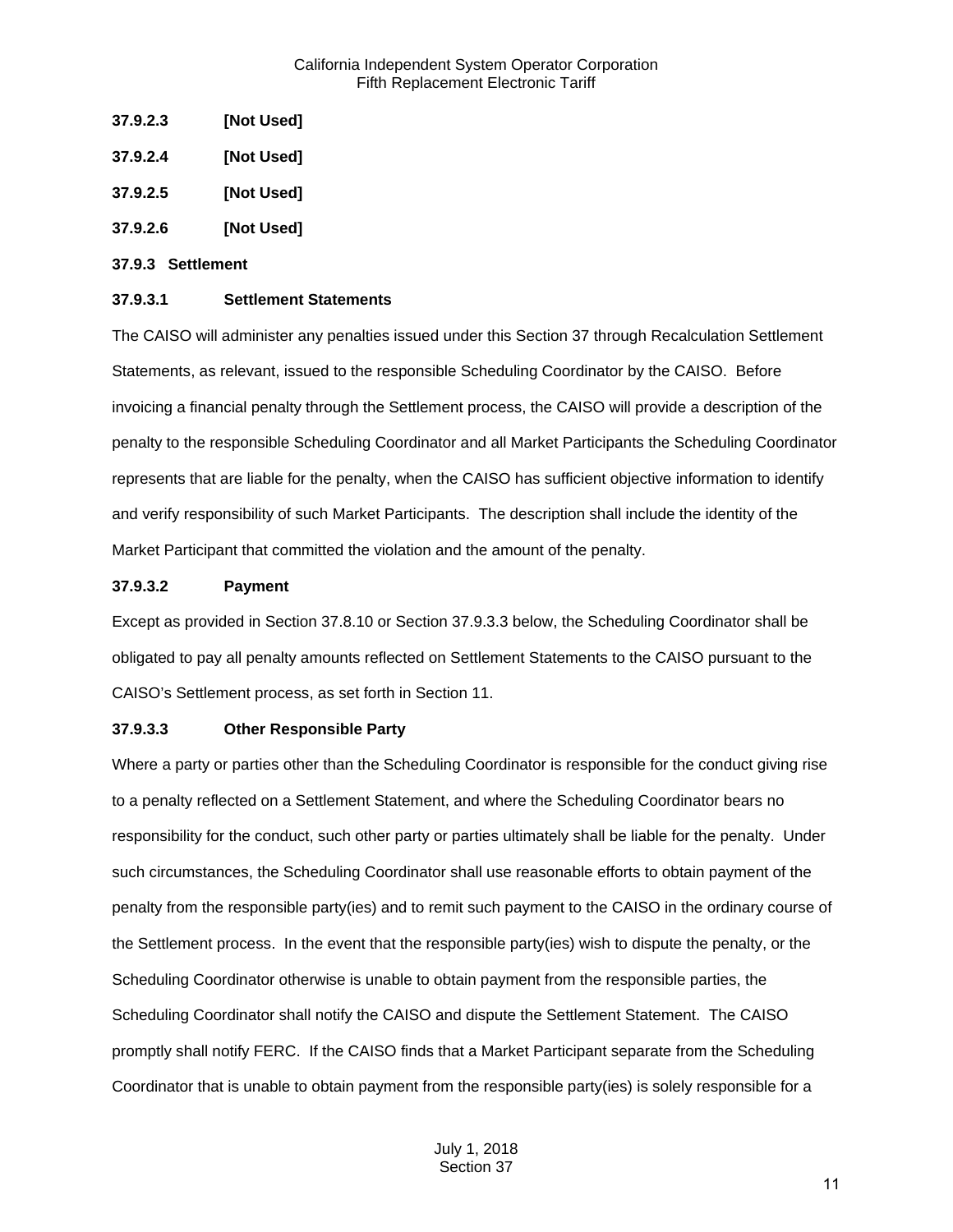violation, the Scheduling Coordinator that is unable to obtain payment may net its payment of its Invoice amount by the amount of the penalty in question. The CAISO may refuse to offer further service to any responsible party that fails to pay a penalty, unless excused under the terms of the CAISO Tariff, by providing notice of such refusal to the Scheduling Coordinator. Following such notice, the Scheduling Coordinator shall be liable for any subsequent penalties assessed on account of such responsible party.

#### **37.9.3.4 [Not Used]**

#### <span id="page-11-0"></span>**37.9.4 Disposition of Proceeds**

The CAISO shall collect penalties assessed pursuant to this Section 37.9 and deposit such amounts in an interest bearing trust account. After the end of each calendar year, the CAISO shall distribute the penalty amounts together with interest earned through payments to Scheduling Coordinators as provided herein. For the purpose of this Section 37.9.4, "eligible Market Participants" shall be those Market Participants that were not assessed a financial penalty pursuant to this Section 37 during the calendar year. Each Scheduling Coordinator that paid GMC during the calendar year will identify, in a manner to be specified by the CAISO, the amount of GMC paid by each Market Participant for whom that Scheduling Coordinator provided service during that calendar year. The total amount assigned to all Market Participants served by that Scheduling Coordinator in such calendar year (including the Scheduling Coordinator itself for services provided on its own behalf), shall equal the total GMC paid by that Scheduling Coordinator.

The CAISO will calculate the payment due each Scheduling Coordinator based on the lesser of the GMC actually paid by all eligible Market Participants represented by that Scheduling Coordinator, or the product of a) the amount in the trust account, including interest, and b) the ratio of the GMC paid by each Scheduling Coordinator for eligible Market Participants, to the total of such amounts paid by all Scheduling Coordinators. Each Scheduling Coordinator is responsible for distributing payments to the eligible Market Participants it represented in proportion to GMC collected from each eligible Market Participant.

Prior to allocating the penalty proceeds, the CAISO will obtain FERC's approval of its determination of eligible Market Participants and their respective shares of the trust account proceeds. If the total amount in the trust account to be so allocated exceeds the total GMC obligation of all eligible Market Participants,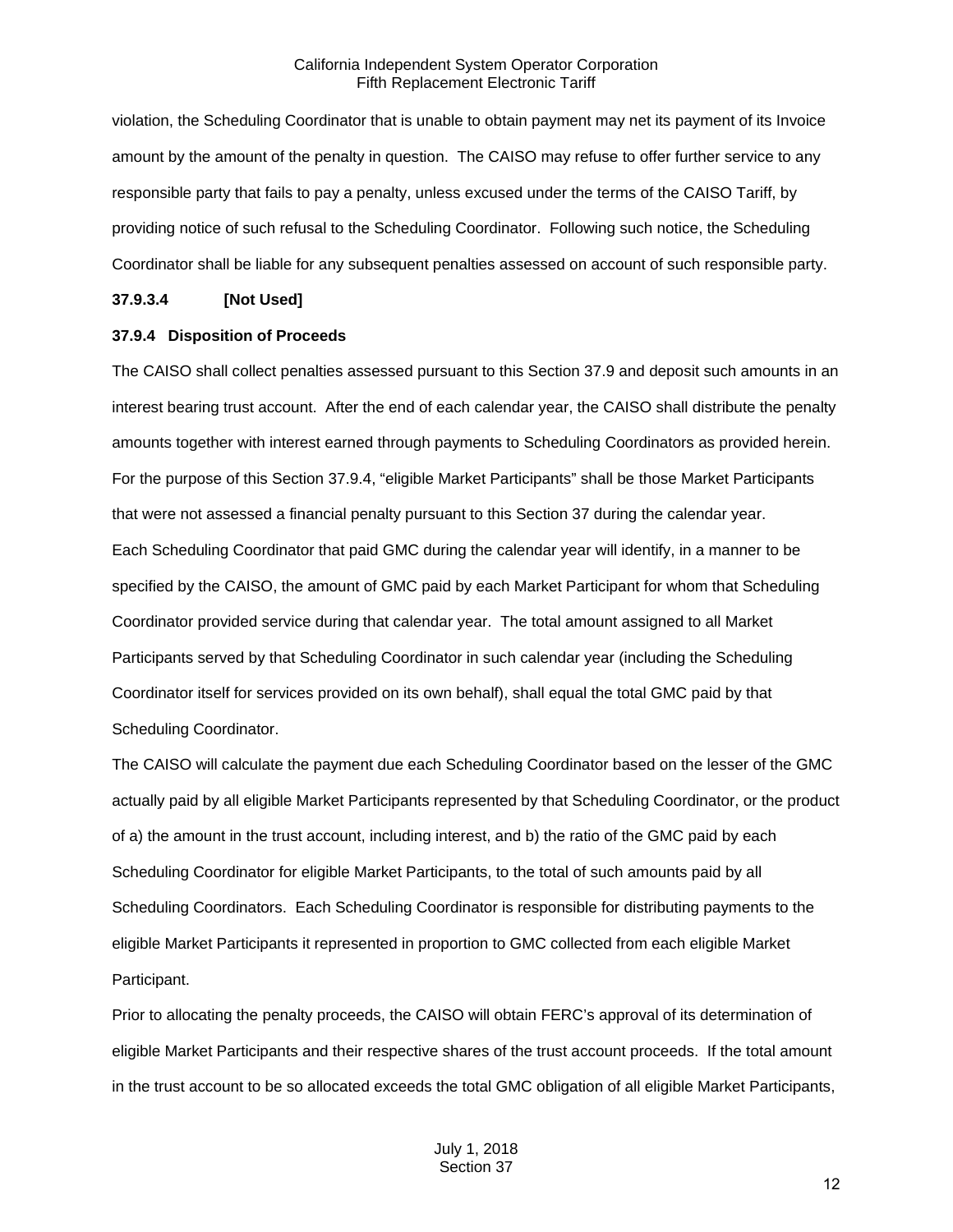then such excess shall be treated in accordance with Section 11.29.9.6.3.

#### <span id="page-12-0"></span>**37.10 Miscellaneous**

#### <span id="page-12-1"></span>**37.10.1 Time Limitation**

An investigation of events potentially subject to Sanction by the CAISO under this Section 37 must be commenced within ninety (90) days of discovery of the events. Sanctions may be assessed under this Section 37 up to one year after discovery of the events constituting the violation, but no later than three years after the date of the violation. Nothing in this section shall limit the rights or liabilities of any party under any other provision of applicable laws, regulations or tariff provisions.

#### <span id="page-12-2"></span>**37.10.2 No Limitation on other Rights**

Nothing contained in this Section 37 shall limit the ability of the CAISO to collect information from Market Participants or to establish new provisions pursuant to Section 15.

#### <span id="page-12-3"></span>**37.11 Method for Calculating Penalties**

#### <span id="page-12-4"></span>**37.11.1 Inaccurate or Late Actual SQMD Penalty**

There is no Sanction for the submission of inaccurate or late Actual Settlement Quality Meter Data used for a Recalculation Settlement Statement T+ 12B. However, failure by a Scheduling Coordinator, under a specific SCID, to submit Actual Settlement Quality Meter Data or to replace Estimated Settlement Quality Meter Data with Actual Settlement Quality Meter Data by forty-eight (48) Business Days after the Trading Day (T+48B) for one or more scheduled Resource IDs for a given Trading Day is late Actual Settlement Quality Meter Data and constitutes a Rule of Conduct violation. The Sanction is \$1,000 and the Scheduling Coordinator is required to submit Actual Settlement Quality Meter Data during the period specified in Section 10.3.6.4 for Recalculation Settlement Statement T+9M. Where a Scheduling Coordinator fails to submit Actual Settlement Quality Meter Data or to replace Estimated Settlement Quality Meter Data with Actual Settlement Quality Meter Data by T+48B for one or more scheduled Resource IDs for a given Trading Day and that Scheduling Coordinator also fails to submit Actual Settlement Quality Meter Data during the period specified in Section 10.3.6.3 for Recalculation Settlement Statement T+9M, then the Scheduling Coordinator shall also be levied a Sanction of \$3,000. The submission by a Scheduling Coordinator of Actual Settlement Quality Meter Data that causes an error to exist in such Actual Settlement Quality Meter Data after T+48B shall constitute inaccurate Actual